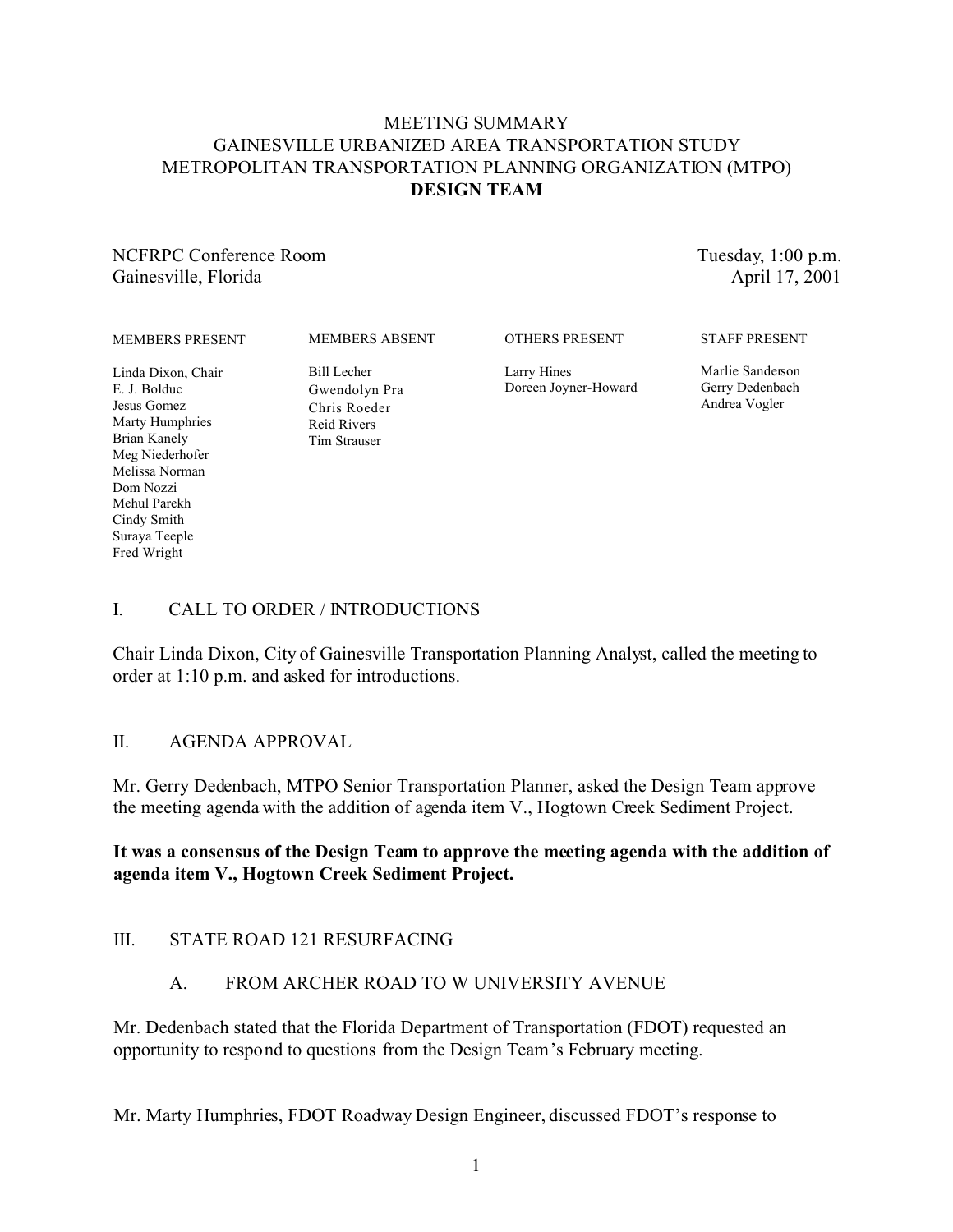concerns raised at the February Design Team meeting and answered questions.

- **ACTION: Brian Kanely moved to recommend that the MTPO approve the thirty percent plans for the resurfacing of SW 34th Street from Archer Road to W University Avenue with the understanding that FDOT will shift funding from this project to the State Roads (SR) 26/26A project to install mastarm signals at the intersections of SW 34th Street and SR 26 and 26A as part of the SR 26/26A project. Jesus Gomez seconded; motion passed with one abstention.**
	- B. FROM US 441 TO NW 202<sup>ND</sup> PLACE

Mr. Humphries discussed FDOT's response to concerns raised at the February Design Team meeting and answered questions. He said that FDOT can accomodate a left turn lane at SW  $67<sup>th</sup>$ Place and SR 121. However, he noted, FDOT may not be able to designate bike lanes in the urbanized area of the project corridor.

**It was a consensus of the Design Team to request that FDOT further research the feasibility of designating bike lanes in the urbanized area of SR 121, from US 441 to NW 202nd Place.**

### IV. SR 26/26A SCOPE OF WORK

Mr. Dedenbach discussed the SR 26A scope of work. He said that recently, the City of Gainesville's Public Works Department met to discuss the project. He reported that, at that meeting, it was learned that FDOT's involvement will be between the existing curbs and/or rightof-way. He said that, because there is a shortfall of funding for this project, items such as widened sidewalks, pedestrian scale lighting, street amenities (such as furniture or bus stops) and roundabouts would not be considered under the current scope. He noted that it was suggested, by FDOT, that the MTPO apply for funding for SR 26/26A enhancements and prioritize them accordingly.

Mr. Fred Wright, FDOT Project Manager, discussed the SR 26A project and answered questions. He reiterated that the MTPO could apply for enhancement funds.

The Design Team discussed whether FDOT could amend the subcontractor's contract to develop design and cost estimates for the additional landscaping and pedestrian and roadway lighting.

- **ACTION: Cindy Smith moved to recommend that the MTPO send a letter to FDOT to request that they amend their subcontractor's contract to develop design and cost estimates for additional landscaping and pedestrian-scale and roadway lighting for the SR 26A project. Julia Reiskind seconded; motion passed with one abstention.**
- V. HOGTOWN CREEK SEDIMENT PROJECT